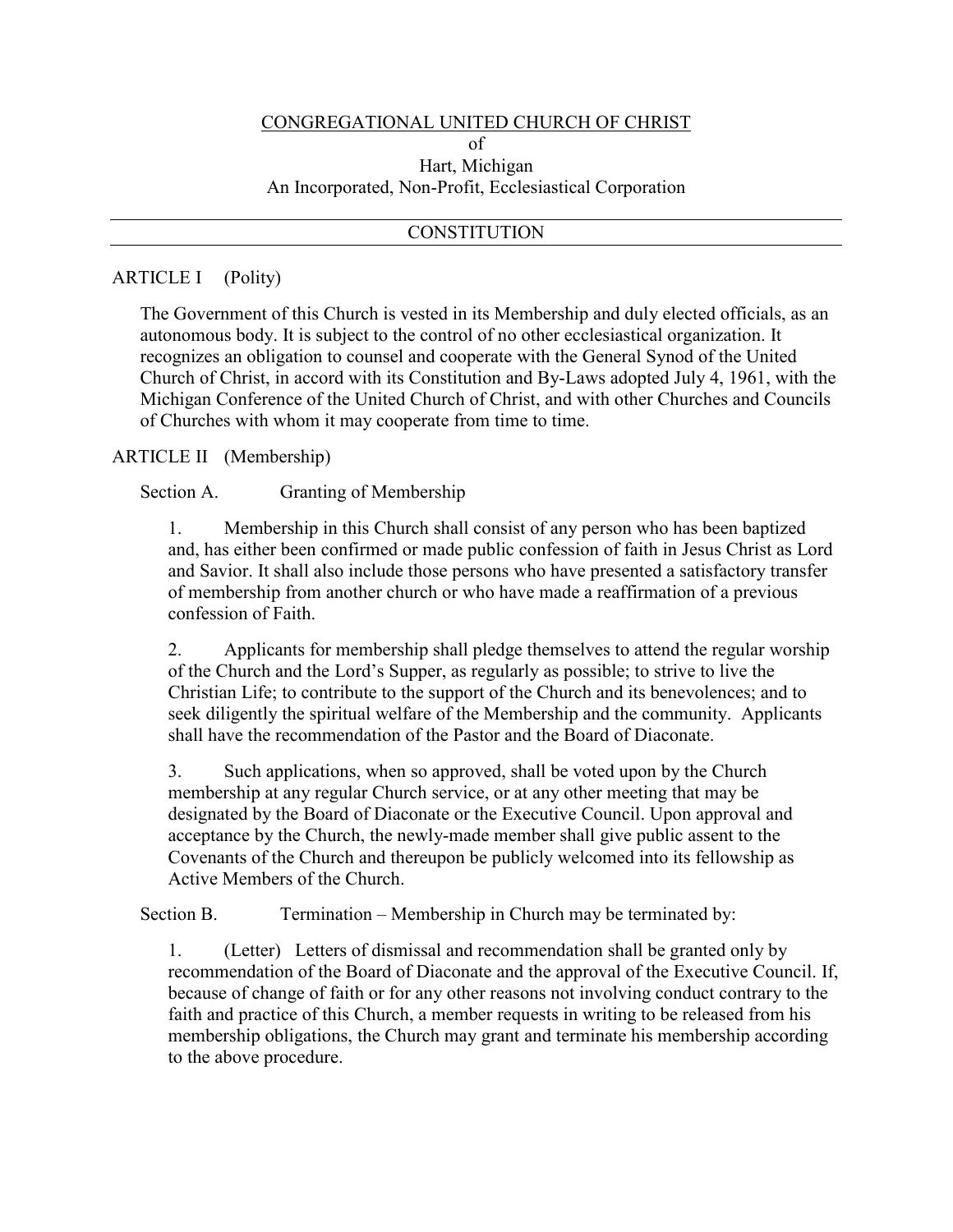2. (Transfer) Any member may by his or her own request, be granted a letter of transfer. If wishing to join a body not in fellowship with this Church, the person may be dismissed with a Certificate of Church Membership.

3. (Retirement or Inactivity) Any member who has for one year been inactive in the faith and practice of this Church, has failed or neglected to contribute to the support of this Church, and/or whose address this Church is unable to ascertain, MAY be placed upon a retired or inactive list on motion of the Board of Diaconate and approval thereof by the Executive Council. Members placed upon the retired or inactive list shall forfeit their right to vote at Church meetings on any matters affecting the Church as a corporate body, internal administration of Church affairs, elections, or pastoral tenure. After one more year, the conditions remaining unchanged, the member's name MAY be dropped from the Roll only upon vote of the Board of Diaconate and the approval of the Executive Council. Here let it be known that there have and will always be unique circumstances concerning many inactive and retired members. Thus the Diaconate and Executive Council are expected to thoughtfully review each situation before recommending and approving the dropping of such a member from this Church's membership.

Inactivity for two years does not mean automatic dismissal. As general policy, an inactive member who makes a contribution to the Church, but who attends only occasionally, or who indicates to the Board of Diaconate a desire to remain in inactive or retired status, or who only takes part in one of the organizations of the Church, shall not be automatically removed from the inactive lists; however, every effort shall be made to encourage those on the inactive or retired lists to become active and participating members.

4. (Exclusion) If a member who persistently breaches his or her membership vows after due notice has been given the member by the Board of Diaconate, and a hearing before the Executive Council has been offered such member, and faithful efforts have been made to bring the member into conformity, in accordance with the spirit of Christ, the Church May censure such member, or May suspend or terminate the person's membership, upon recommendation by the Board of Diaconate and the approval of the Executive Council.

# Section C. Right of Review Hearing

Any person who shall be aggrieved by the failure to approve an application for membership, or by the censure, suspension or termination of membership, shall have the right to a hearing before the Executive Council upon written petition; and such Executive Council shall have the power, after conducting such hearing at its earliest convenience, to reverse, amend or affirm the previous action taken.

# ARTICLE III (Faith and Order)

This Church accepts the Scriptures as its authority in matters of Faith and practice. Its understanding of the truth contained therein is essentially in accord with the Statement of Faith approved by the United Church of Christ in July of the year 1959, and with the suggested paragraph on Faith, copies of which are reproduced and set forth in the Appendix hereto. This Church affirms these to be statements of what is commonly held as faith and